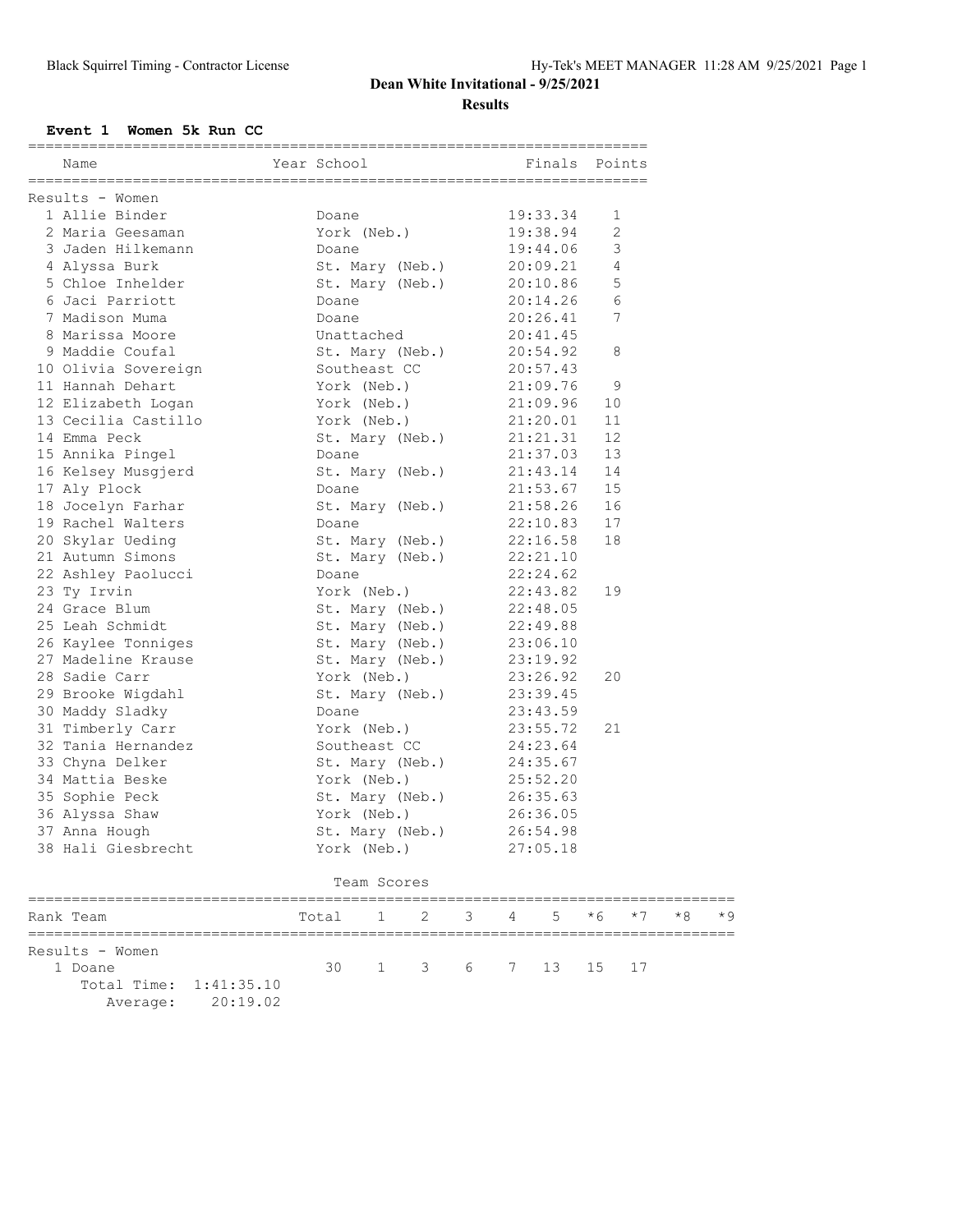## **Dean White Invitational - 9/25/2021 Results**

| Event 1 Women 5k Run CC |                      |  |  |                    |  |
|-------------------------|----------------------|--|--|--------------------|--|
| 2 St. Mary (Neb.)       | 43 4 5 8 12 14 16 18 |  |  |                    |  |
| Total Time: 1:44:19.44  |                      |  |  |                    |  |
| Average: 20:51.89       |                      |  |  |                    |  |
| 3 York (Neb.)           |                      |  |  | 2 9 10 11 19 20 21 |  |
| Total Time: 1:46:02.49  |                      |  |  |                    |  |
| Average: 21:12.50       |                      |  |  |                    |  |